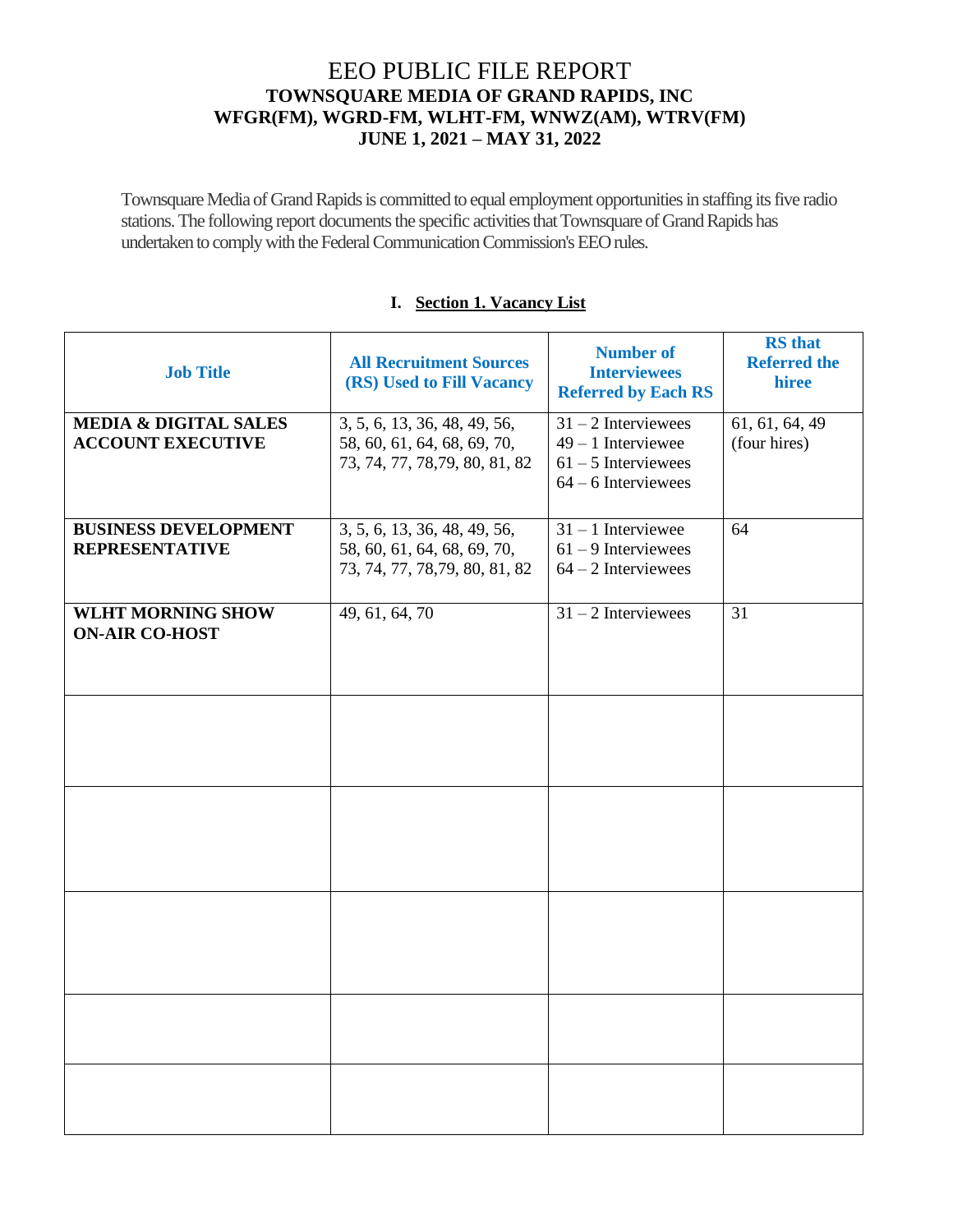#### **II. Section 2. Recruitment Source List**

Townsquare Media of Grand Rapids has worked diligently to inform the entire community of employment opportunities within our company. To that end, Townsquare Media of Grand Rapids runs on-air schedules a minimum of one time annually seeking any community organization that wishes to receive notification of job openings. Although we have run on-air solicitations inviting community organizations to be placed on the list, we have not been contacted by any new organizations during the reporting period. Listed below is the recruitment source list that was used for the reporting period.

#### **Section 2. Recruitment Source List**

| <b>RS</b> Number | <b>RS</b> Information                                                                                                                         | <b>RS</b> Entitled to<br><b>Vacancy Notification?</b> | No. of Interviews<br><b>Referred by RS over</b> |
|------------------|-----------------------------------------------------------------------------------------------------------------------------------------------|-------------------------------------------------------|-------------------------------------------------|
|                  |                                                                                                                                               | (Yes/No)                                              | 12-month period                                 |
| $\mathbf{1}$     | American Legion Post<br>Deborah<br>658 Michigan St, NE<br>Grand Rapids, MI 49503                                                              | N                                                     | $\Omega$                                        |
| $\overline{2}$   | Acset<br>1550 Leonard St NE, Suite 1<br>Grand Rapids, MI 49505                                                                                | $\mathbf N$                                           | $\overline{0}$                                  |
| 3                | <b>Aquinas College</b><br>(thru HANDSHAKE.COM)<br>1607 Robinson Rd SE<br>Grand Rapids, MI 49506<br>616-459-8282<br>careerservices@aquinas.edu | $\mathbf N$                                           | $\Omega$                                        |
| 4                | Breakthrough<br>Jackson's Office Services<br>1467 Kalamazoo SE<br>Grand Rapids, MI 49507                                                      | $\mathbf N$                                           | $\overline{0}$                                  |
| 5                | Calvin University<br>(thru HANDSHAKE.COM)<br>3201 Burton SE<br>Grand Rapids, MI 49506<br>career@calvin.edu                                    | ${\bf N}$                                             | $\overline{0}$                                  |
| 6                | Davenport College<br>(thru HANDSHAKE.COM)<br>6191 Kraft Avenue SE,<br>Grand Rapids, MI 49512<br>http://www.davenport.edu/career-services      | $\mathbf N$                                           | $\overline{0}$                                  |
| 7                | Elks Lodge<br>1546 Linden SE<br>Grand Rapids, MI 49507<br>616-247-9359                                                                        | N                                                     | $\overline{0}$                                  |
| 8                | <b>GRACE</b> – Racial Justice Institute<br>Attn: Ms. Carissa<br>207 E. Fulton, 4th Floor<br>Grand Rapids, MI 49503<br>616-774-2321            | ${\bf N}$                                             | $\overline{0}$                                  |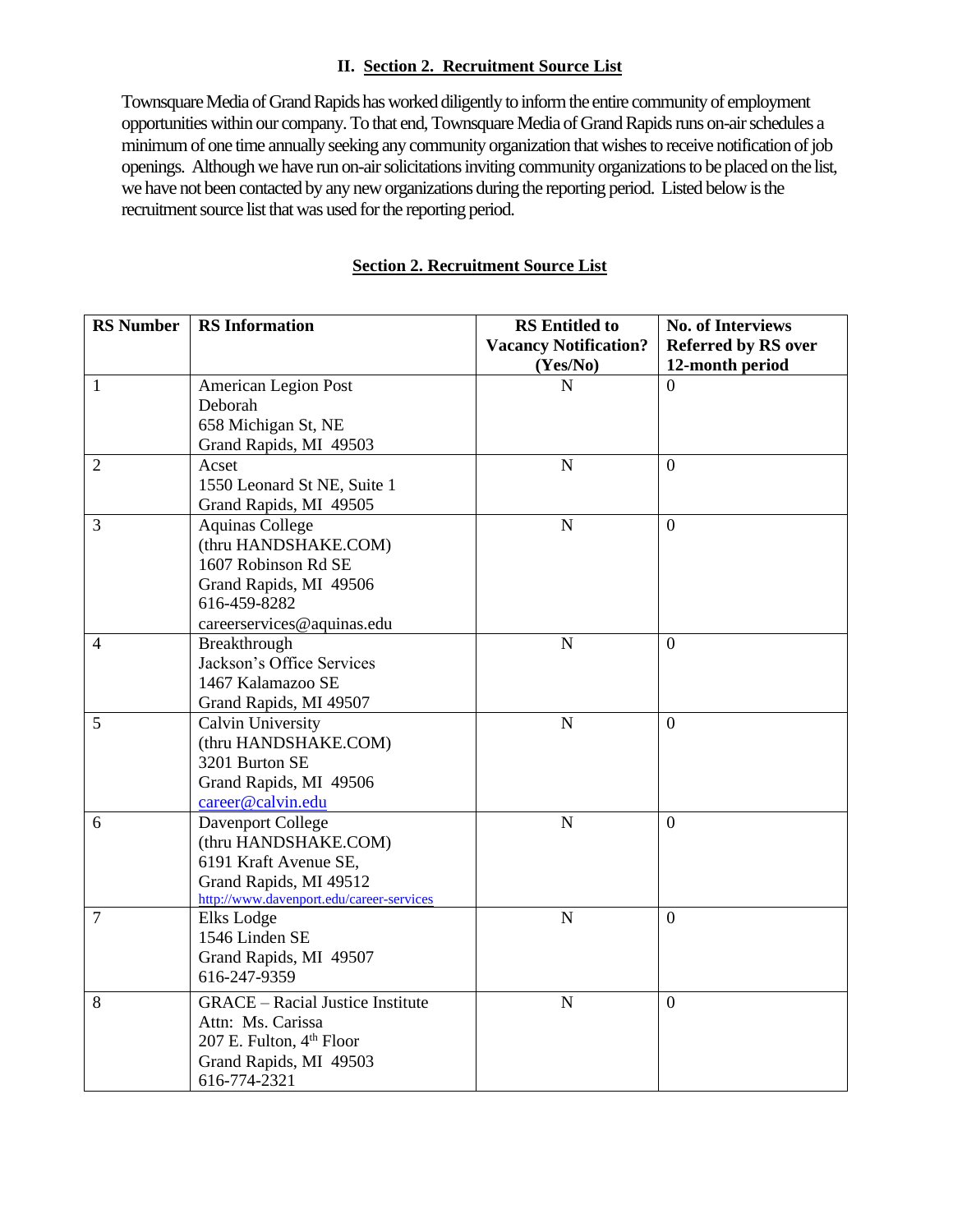| 9  | <b>Grand Rapids First</b><br><b>Judy Pepple</b><br>$2100 - 44$ <sup>th</sup> St, SW<br>Grand Rapids, MI 49509<br>616-531-2100            | $\mathbf N$ | $\boldsymbol{0}$ |
|----|------------------------------------------------------------------------------------------------------------------------------------------|-------------|------------------|
| 10 | <b>Grand Rapids Foundation</b><br>Kevin Harmelink<br>185 Oakes St SW<br>Grand Rapids, MI 49508                                           | $\mathbf N$ | $\overline{0}$   |
| 11 | <b>Grand Rapids Press</b><br><b>Classified Department</b><br>3100 Walker Ridge NW<br>Grand Rapids, MI 49544<br>616-222-5555              | $\mathbf N$ | $\boldsymbol{0}$ |
| 12 | <b>Grand Rapids Times</b><br><b>Classified Advertising</b><br>2016 Eastern SE<br>Grand Rapids, MI 49503<br>616-245-8737                  | $\mathbf N$ | $\overline{0}$   |
| 13 | <b>Grand Valley State University</b><br>(thru HANDSHAKE.COM)<br>1 Campus Drive<br>Allendale, MI 49401<br>616-331-5000<br>career@gvsu.edu | ${\bf N}$   | $\boldsymbol{0}$ |
| 14 | Grand Rapids Urban League<br><b>Employment Services</b><br>745 Eastern SE<br>Grand Rapids, MI 49506<br>info@grurbanleague.org            | $\mathbf N$ | $\boldsymbol{0}$ |
| 15 | Hispanic Center Of Western MI<br>Attn: Ms Daisy<br>730 Grandville SW<br>Grand Rapids, MI 49503<br>616-233-0566                           | $\mathbf N$ | $\overline{0}$   |
| 16 | Kent County Social Services<br>Attn: M.O.S.T. Unit<br>415 Franklin SE<br>Grand Rapids, MI 49503<br>616-247-6000                          | $\mathbf N$ | $\overline{0}$   |
| 17 | Life Guidance Service<br><b>Richard Ney</b><br>1400 Leonard NE<br>Grand Rapids, MI 49505<br>616-774-0633                                 | $\mathbf N$ | $\overline{0}$   |
| 18 | Michigan Department of Civil Rights<br>Jorge Rivas<br>350 Ottawa NW<br>Grand Rapids, MI 49503                                            | ${\bf N}$   | $\boldsymbol{0}$ |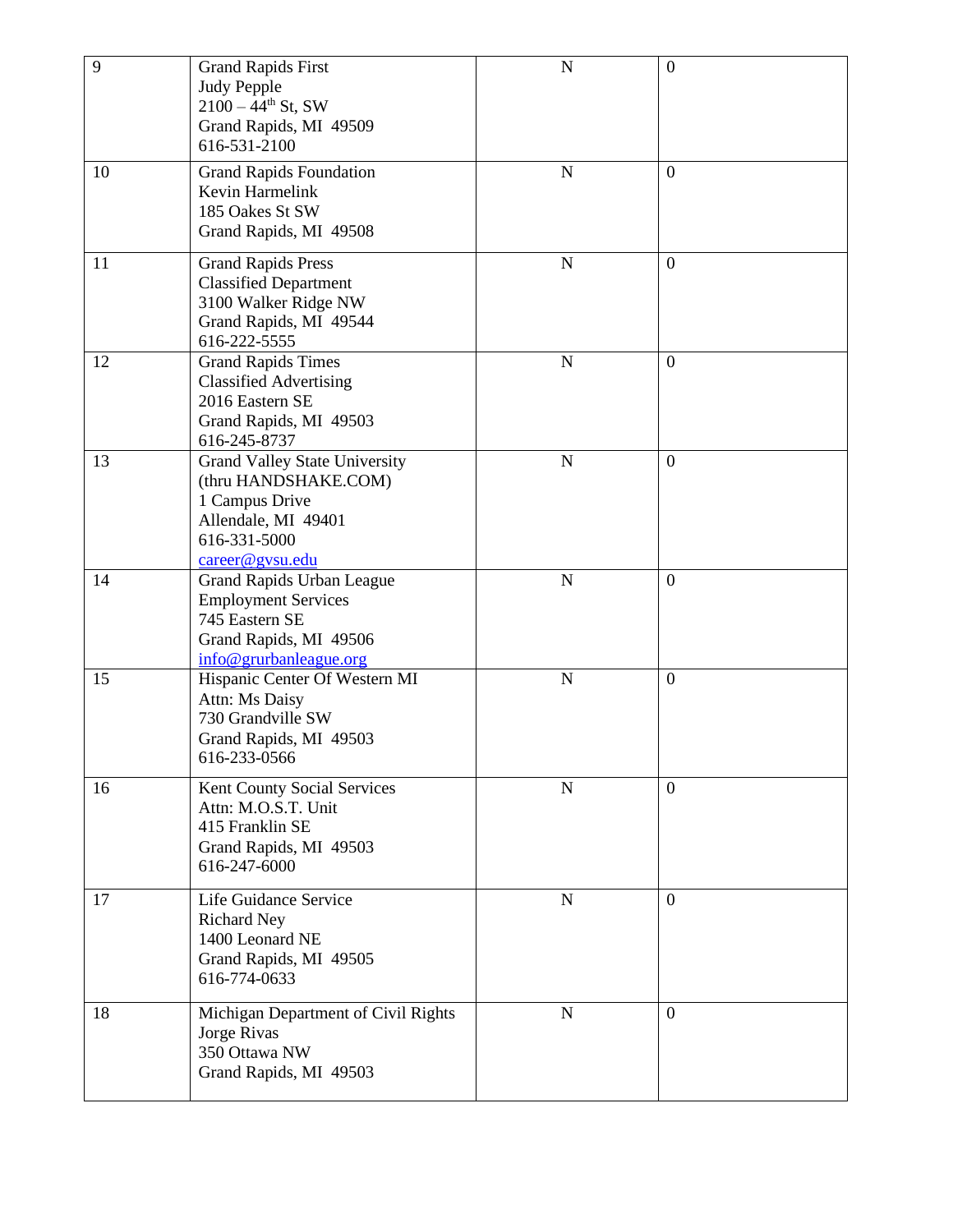| 19 | <b>NAACP</b><br>640 Eastern SE<br>Grand Rapids, MI 49503<br>616-243-1300                                                                                                  | $\mathbf N$    | $\boldsymbol{0}$ |
|----|---------------------------------------------------------------------------------------------------------------------------------------------------------------------------|----------------|------------------|
| 20 | Northstar Masonic Lodge #5<br>C/O Brown's Funeral Home<br>P.O. Box 6522<br>Grand Rapids, MI 49516<br>616-243-1425                                                         | N              | $\overline{0}$   |
| 21 | Restorers Inc.<br>Asher Thayer<br>1413 Madison SE<br>Grand Rapids, MI 49507<br>616-243-1984                                                                               | $\mathbf N$    | $\overline{0}$   |
| 22 | <b>Sheldon Complex</b><br>Maureen Downer<br>121 Franklin SE<br>Grand Rapids, MI 49507<br>616-336-4000                                                                     | N              | $\overline{0}$   |
| 23 | Women's Resource Center<br><b>Sharon Newton</b><br>678 Front NW #180<br>Grand Rapids, MI 49504<br>616-458-5443                                                            | $\overline{N}$ | $\overline{0}$   |
| 24 | Woodrick Institute<br>C/O Aquinas College<br><b>Steve Robbins</b><br>1607 Robinson Rd SE<br>Grand Rapids, MI 49506<br>616-459-8281 Ext 4424<br>careerservices@aquinas.edu | ${\bf N}$      | $\boldsymbol{0}$ |
| 25 | M-Live<br>C/O Grand Rapids Press Classified<br>3100 Walker Ridge NW<br>Grand Rapids, MI 49544<br>616-222-5555<br>Mlive.com                                                | $\mathbf N$    | $\overline{0}$   |
| 26 | Michigan Association of Broadcasters<br><b>Job Bank</b><br>819 N Michigan Ave<br>Lansing, MI 48906<br>517-484-7444<br>www.michmab.com                                     | $\mathbf N$    | $\overline{0}$   |
| 27 | Specs Howard School of Broadcasting<br>19900 W 9 Mile Rd<br>Southfield, MI 48075<br>248-358-9000                                                                          | ${\bf N}$      | $\overline{0}$   |
| 28 | Unity<br><b>Walter Mathis</b><br>1014 Franklin SE, Suite 3215<br>Grand Rapids, MI 49507                                                                                   | ${\bf N}$      | $\overline{0}$   |
| 29 | <b>On-air Announcements All Stations</b>                                                                                                                                  | $\mathbf N$    | $\boldsymbol{0}$ |
| 30 | <b>Internal Station Postings</b>                                                                                                                                          | $\mathbf N$    | $\boldsymbol{0}$ |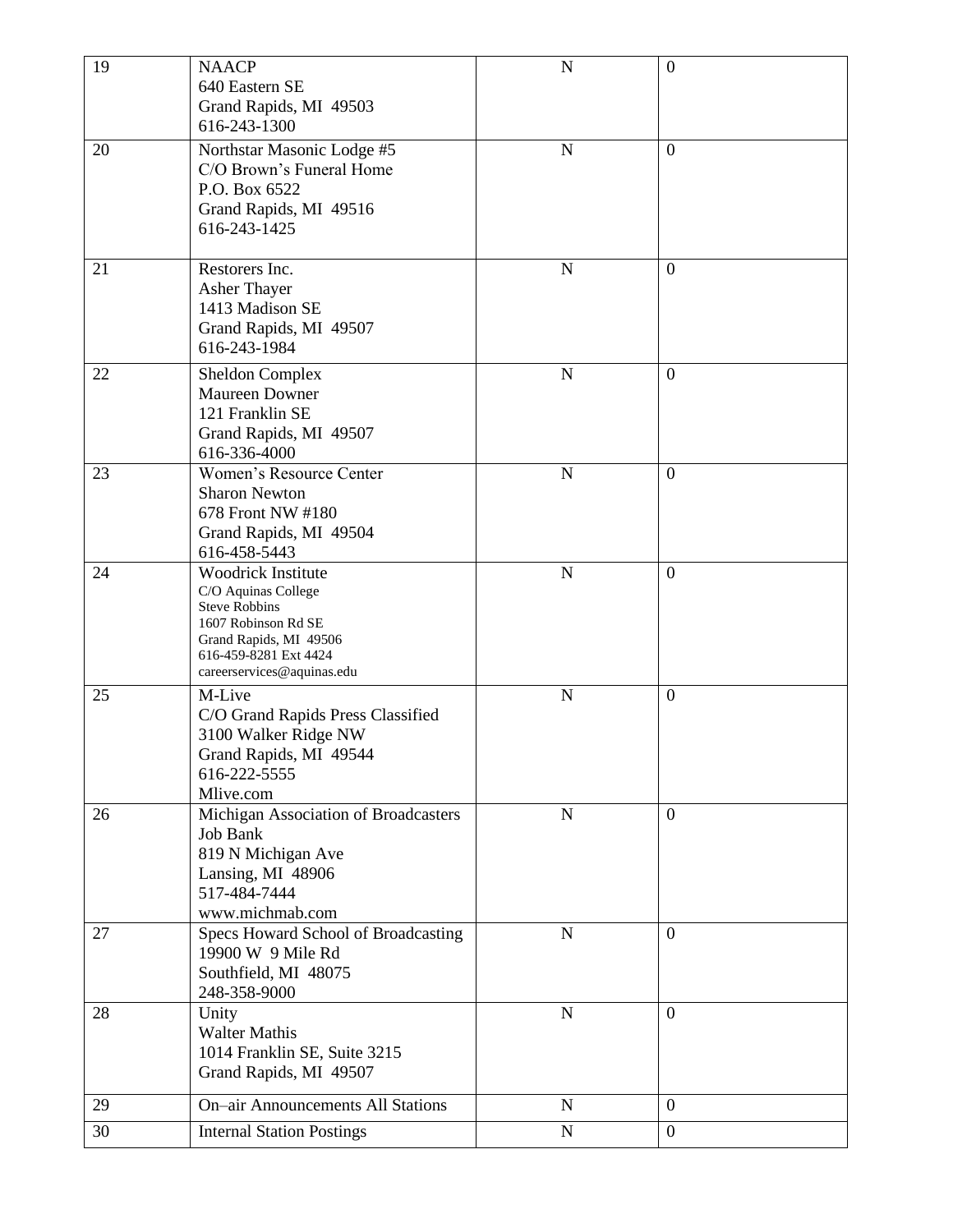| 31 | Word-of-Mouth/Employee Referral                                                                                                    | $\mathbf N$    | 5              |
|----|------------------------------------------------------------------------------------------------------------------------------------|----------------|----------------|
| 32 | www.allaccess.com                                                                                                                  | $\overline{N}$ | $\overline{0}$ |
| 33 | Michigan Department of Civil Rights<br>350 Ottawa NW<br>Grand Rapids, MI 49503<br>616-356-0380                                     | $\mathbf N$    | $\overline{0}$ |
| 34 | Institute for Healing Racism<br>1621 E. Fulton<br>Grand Rapids, MI 49503<br>616-774-2321                                           | $\mathbf N$    | $\overline{0}$ |
| 35 | Office for Multi-Cultural Affairs<br><b>Grand Valley State University</b><br>Allendale, MI 49401<br>616-331-5000                   | $\mathbf N$    | $\overline{0}$ |
| 36 | Michigan State University<br>(thru HANDSHAKE.COM)<br>Assistant Director of Career Development<br>Lansing, MI 49401<br>616-458-6505 | $\mathbf N$    | $\overline{0}$ |
| 37 | Grand Rapids Help Wanted.com                                                                                                       | N              | $\overline{0}$ |
| 38 | (formerly MI Works)<br><b>Pure MI Talent Connect</b><br>http://www.mitalent.org/                                                   | $\overline{N}$ | $\overline{0}$ |
| 39 | <b>Inside Radio</b><br>InsideRadio.com<br>800-640-8852                                                                             | $\mathbf N$    | $\overline{0}$ |
| 40 | <b>GRCC Job Placement Center</b><br>143 Bostwick NE<br>Grand Rapids, MI 49503                                                      | $\mathbf N$    | $\overline{0}$ |
| 41 | <b>Grand Rapids Chamber of Commerce</b><br>111 Pearl St NW<br>Grand Rapids, MI 49503<br>616-771-0300                               | $\mathbf N$    | $\overline{0}$ |
| 42 | <b>WGRD-FM Station Website</b><br>www,wgrd.com                                                                                     | N              | $\overline{0}$ |
| 43 | <b>WLHT-FM Station Website</b><br>www.mychannel957.com                                                                             | $\mathbf N$    | $\overline{0}$ |
| 44 | <b>WTRV-FM Station Website</b><br>www.rivergrandrapids.com                                                                         | $\mathbf N$    | $\overline{0}$ |
| 45 | <b>WFGR-FM Station Website</b><br>www.wfgr.com                                                                                     | ${\bf N}$      | $\overline{0}$ |
| 46 | <b>WNWZ-AM/FM Station Website</b><br>www.MyMagicGR.com                                                                             | ${\bf N}$      | $\overline{0}$ |
| 47 | Walk-In/Unsolicited/Non-Sourced                                                                                                    | N              | $\mathbf{0}$   |
| 48 | Western Michigan University<br>Kalamazoo, MI 269-387-1000<br>(thru HANDSHAKE.COM)                                                  | $\overline{N}$ | $\overline{0}$ |
| 49 | Townsquaremedia.com (via<br>Greenhouse)                                                                                            | $\mathbf N$    | $\mathbf{1}$   |
| 50 | SimplyHired,com                                                                                                                    | ${\bf N}$      | $\overline{0}$ |
| 51 | Craigslist.com                                                                                                                     | $\mathbf N$    | $\overline{0}$ |
| 52 | Monster.com                                                                                                                        | ${\bf N}$      | $\overline{0}$ |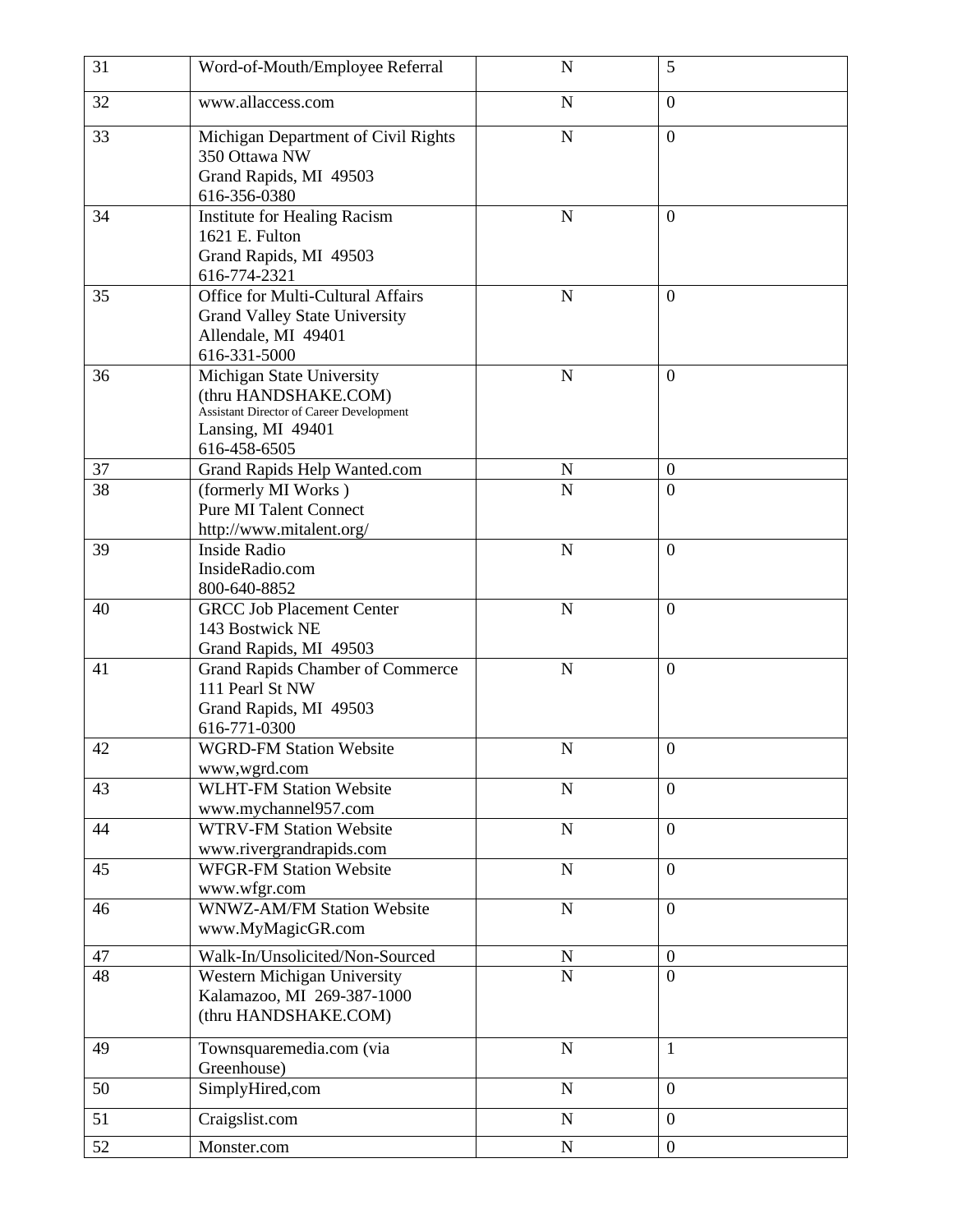| 53     | <b>Intercompany Transfer</b>                                                                                                                             | N           | $\overline{0}$   |
|--------|----------------------------------------------------------------------------------------------------------------------------------------------------------|-------------|------------------|
| 54     | <b>Recruited from Competitor</b>                                                                                                                         | N           | $\overline{0}$   |
| 55     | Partners for a Racism Free Community<br>118 Commerce SW Suite 200<br>Grand Rapids, MI 49503<br>$(616)$ 466-6187<br>http://prfc-gr.org/ staff@prfc-gr.org | $\mathbf N$ | $\overline{0}$   |
| 56     | <b>Cornerstone University</b><br>career@cornerstone.edu<br>(thru HANDSHAKE.COM)                                                                          | $\mathbf N$ | $\Omega$         |
| 57     | <b>Leonard Street Counseling</b><br>lindajohnson@eacares.com                                                                                             | N           | $\Omega$         |
| 58     | Ferris State University<br>(thru HANDSHAKE.COM)<br>kcadcareerservices@ferris.edu                                                                         | $\mathbf N$ | $\overline{0}$   |
| 59     | <b>Grand Rapids Community College</b><br>(thru HANDSHAKE.COM)<br>ses@grcc.edu                                                                            | $\mathbf N$ | $\overline{0}$   |
| 60     | <b>Hope College</b><br>(thru HANDSHAKE.COM)<br>careers@hope.edu                                                                                          | N           | $\overline{0}$   |
| 61     | Indeed.com (includes via Greenhouse)                                                                                                                     | $\mathbf N$ | 14               |
| 62     | SBE Jobs On Line<br>info@sbe.org                                                                                                                         | ${\bf N}$   | $\overline{0}$   |
| 63     | <b>Exigent Circumstances</b>                                                                                                                             | ${\bf N}$   | $\overline{0}$   |
| 64     | LinkedIn.com (includes via<br>Greenhouse)                                                                                                                | $\mathbf N$ | 8                |
| 65     | <b>Workbox Staffing</b><br>1350 Scribner Avenue Northwest Grand<br>Rapids, MI 49504 616.242.9919<br>http://www.workboxstaffing.com                       | N           | $\overline{0}$   |
| 66     | http://www.jobvite.com/                                                                                                                                  | ${\bf N}$   | $\theta$         |
| 67     | RadioPeeps - Facebook page<br>https://www.facebook.com/groups/SparxxMedia/                                                                               | $\mathbf N$ | $\boldsymbol{0}$ |
| 68     | Central Michigan University<br>(thru HANDSHAKE.COM)                                                                                                      | ${\bf N}$   | $\overline{0}$   |
| 69     | University of Michigan<br>(thru HANDSHAKE.COM)                                                                                                           | $\mathbf N$ | $\overline{0}$   |
| 70     | Glassdoor (via Greenhouse)                                                                                                                               | $\mathbf N$ | $\overline{0}$   |
| $71\,$ | Society of Broadcast Engineers<br>http://www.sbe.org/                                                                                                    | $\mathbf N$ | $\boldsymbol{0}$ |
| 72     | ITT Technical Institute: https://www.itt-<br>tech.edu/<br>http://careerservices.itt-<br>tech.edu/employer/postjob.cfm                                    | ${\bf N}$   | $\overline{0}$   |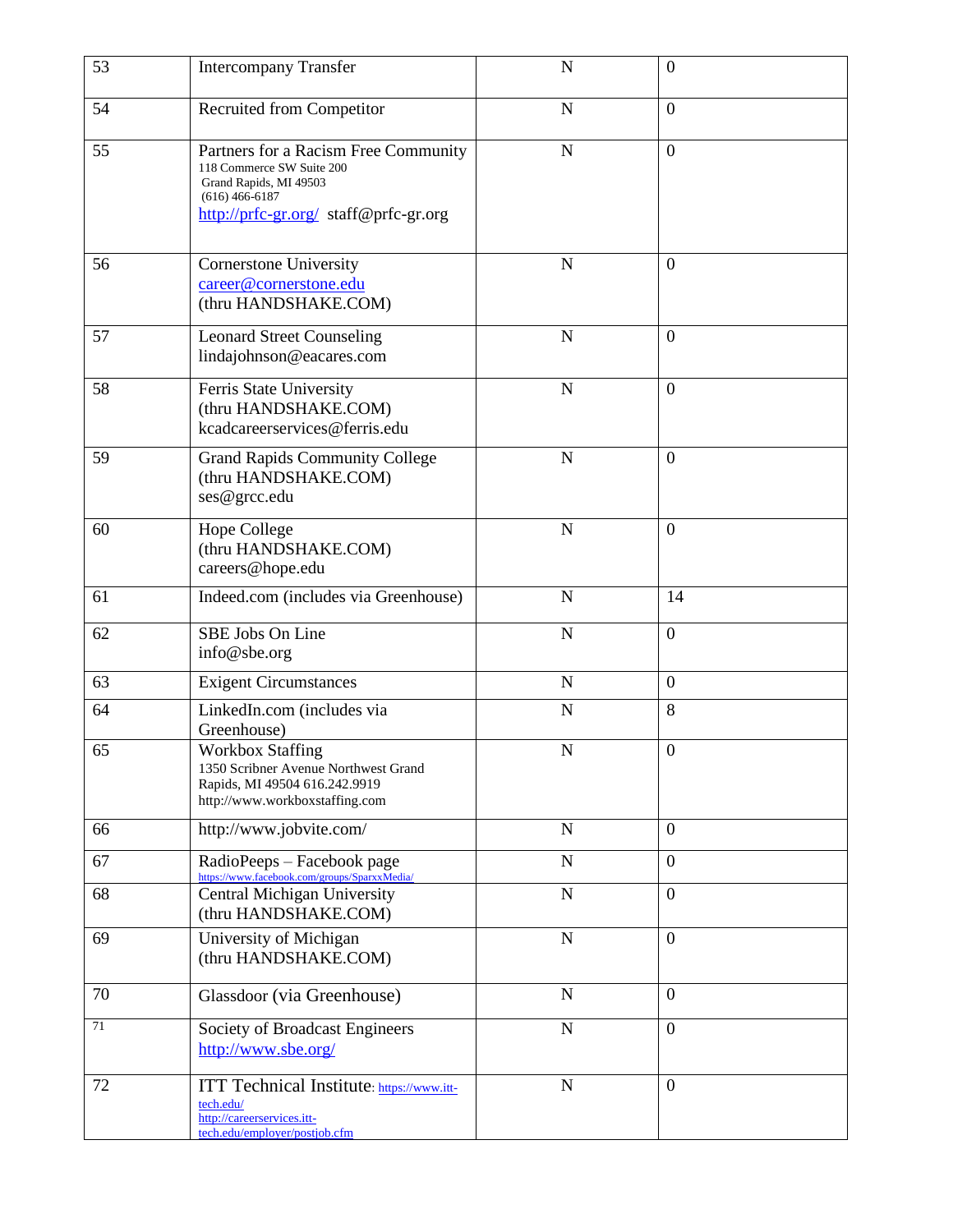| 73                                                         | Michigan Technological University  | $\mathbf N$ |                |  |
|------------------------------------------------------------|------------------------------------|-------------|----------------|--|
|                                                            | (thru HANDSHAKE.COM)               |             | $\mathbf{0}$   |  |
| 74                                                         | <b>Eastern Michigan University</b> | $\mathbf N$ | $\theta$       |  |
|                                                            | (thru HANDSHAKE.COM)               |             |                |  |
| 75                                                         | RAMP (Radio and Music Pros)        | $\mathbf N$ | $\overline{0}$ |  |
| 76                                                         | Careerbuilder.com                  | $\mathbf N$ | $\overline{0}$ |  |
|                                                            | (via Greenhouse)                   |             |                |  |
| 77                                                         | Northern Michigan University       | $\mathbf N$ | $\overline{0}$ |  |
|                                                            | (thru HANDSHAKE.COM)               |             |                |  |
| 78                                                         | <b>Baker College</b>               | $\mathbf N$ | $\overline{0}$ |  |
|                                                            | (thru HANDSHAKE.COM)               |             |                |  |
| 79                                                         | Madonna University                 | $\mathbf N$ | $\overline{0}$ |  |
|                                                            | (thru HANDSHAKE.COM)               |             |                |  |
| 80                                                         | Kalamazoo College                  | $\mathbf N$ | $\overline{0}$ |  |
|                                                            | (thru HANDSHAKE.COM)               |             |                |  |
| 81                                                         | <b>Olivet University</b>           | $\mathbf N$ | $\overline{0}$ |  |
|                                                            | (thru HANDSHAKE.COM)               |             |                |  |
| 82                                                         | Northwood University               | $\mathbf N$ | $\overline{0}$ |  |
|                                                            | (thru HANDSHAKE.COM)               |             |                |  |
| 83                                                         | RadioInk posting                   | $\mathbf N$ | $\mathbf{0}$   |  |
| 84                                                         | DiversityJobs.com                  | $\mathbf N$ | $\overline{0}$ |  |
| <b>Total Number of Interviews over 12-month period: 28</b> |                                    |             |                |  |

## **III. Section 3. Outreach Initiatives**

Townsquare Media of Grand Rapids engages in numerous programs and activities designed to broadly disseminate information about professional opportunities in broadcasting at our stations and to reach out to the community to enable individuals to acquire the skills needed to pursue careers in broadcasting.

- **1. Participation in Events/Programs Sponsored by Educational Institutions –** Davenport University Annual Career Fair – November 11, 2021, Grand Rapids, MI -Virtual. Director of Sales represented Townsquare at the Davenport University Annual Career Fair providing opportunities for students to learn about broadcasting careers.
- **2. Participation in Events/Programs Sponsored by Educational Institutions –** Davenport University Annual Career Fair – March 17, 2022, Grand Rapids, MI -Virtual. Director of Sales represented Townsquare at the Davenport University Annual Career Fair providing opportunities for students to learn about broadcasting careers.
- **3. Participation in Events/Programs Sponsored by Educational Institutions –** Michigan Career Educator & Employer Alliance (MCEEA) Conference – June 24, 2021, Grand Rapids, MI -Virtual. Senior Account Manager represented Townsquare Media at the MCEEA Virtual Spring Conference participated in activities and workshops to connect with career services professionals and employers throughout MI.